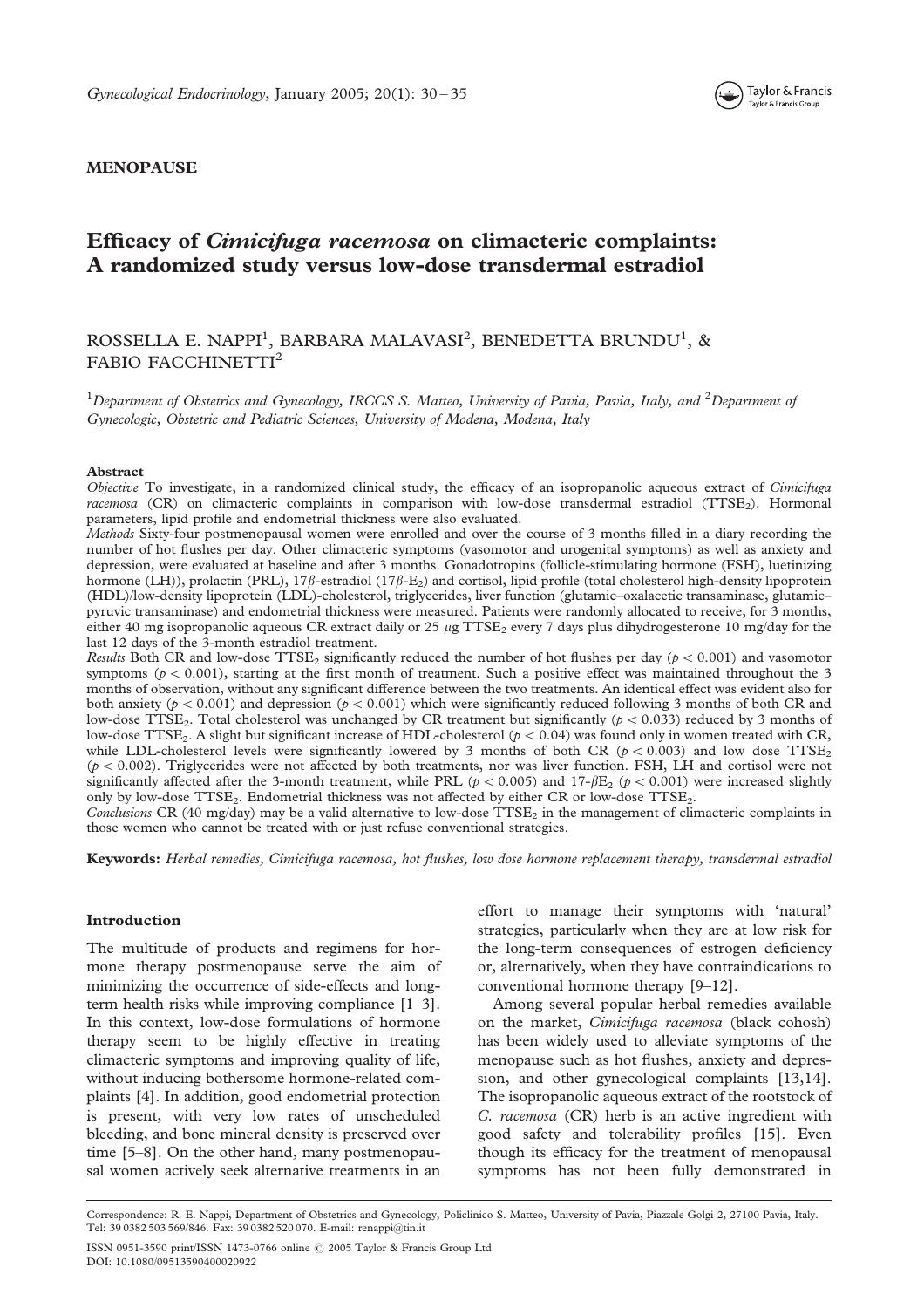rigorous clinical trials [16], a recent review of the literature on complementary and alternative medicines for the menopause supported the benefits of black cohosh for short-term use, but it did not establish limitations on treatment time [17]. Liske and colleagues reported that the currently recognized standard dose of CR rhizome (40 mg/day) is associated with improvement in menopause symptoms without evidence of estrogen-like effects in a 6 month study [18]. In addition, in clinic samples of postmenopausal women consuming CR, a lack of estrogenicity on endometrial and vaginal tissues has been shown [14,15,19]. On the other hand, the only double-blind, placebo- and conjugated estrogencontrolled study has recently proved the effectiveness of 40 mg/day of the herbal drug in improving climacteric complaints, including hot flushes, psychic symptoms and vaginal atrophy [20]. Moreover, given the lack of uterotrophic effects together with a slight effect on bone turnover, the authors proposed that CR contains substances with selective estrogen receptor modulation (SERM) activity [20]. Indeed, the mechanisms of action of this herbal medicine are still controversial. Recent animal and in vitro experiments support the notion that CR may function as a 'natural' SERM, having diverse activities – both estrogenic and antiestrogenic – at multiple sites, including the brain, bone, uterus, vagina, mammary gland and the fat tissue [21,22]. Other mechanisms involving a modulation of dopaminergic and serotoninergic function have been also postulated to explain the biological activity of CR extracts on vasomotor and psychic symptoms [23,24].

That notwithstanding, in the present randomized clinical study our aim was to investigate the efficacy of 40 mg/day of the isopropanolic aqueous CR extract on climacteric complaints in comparison with a low-dose therapy with transdermal estradiol (TTSE<sub>2</sub> 25  $\mu$ g 7-day patch) and 12 days of dihydrogesterone (10 mg/day) over 3 months. Hormonal parameters, lipid profile and endometrial thickness were also evaluated.

## Materials and methods

This prospective study was carried out at the Departments of Obstetrics and Gynecology of the Universities of Pavia and Modena, Italy. Among patients presenting for clinical evaluation of menopausal status, 64 subjects (age range 45–55 years; body mass index range  $19-27$  kg/m<sup>2</sup>) were enrolled. Inclusion criteria were spontaneous menopausal status of at least 6 months with follicle-stimulating hormone (FSH) level  $> 30$  mUI/l, presence of hot flushes (at least five per day) and endometrial thickness  $<$  5 mm. Exclusion criteria were previous hormone therapy or having any contraindications to hormonal treatments.

The observational period lasted 3 months, during which women filled in a diary recording the number of hot flushes per day. Moreover, we evaluated other climacteric symptoms (vasomotor and urogenital symptoms) using the Greene scale [25], and both anxiety and depression using the Symptom Rating Test (SRT) [26].

At the first visit women underwent a general medical and gynecological history, a gynecological examination, an ultrasound evaluation of endometrial thickness and a clinical interview for menopausal symptoms. The same day patients provided blood samples for the determination of gonadotropins (FSH and luteinizing hormone (LH)), prolactin (PRL),  $17\beta$ -estradiol  $(17\beta$ -E<sub>2</sub>) and cortisol, total cholesterol high-density lipoprotein (HDL)/low-density lipoprotein (LDL)-cholesterol, triglycerides. Transaminases (glutamic–oxalacetic transaminase, glutamic–pyruvic transaminase) were also determined to monitor liver function.

Patients were randomly allocated on the basis of a computer-generated number list into two groups, comparable in terms of age, body mass index and months since menopause, to receive either:

- (1) 40 mg/day of isopropanolic aqueous CR extract (Remifemin $^{(8)}$ ; OmeoPiacenza, Italy) for 3 months;
- (2)  $TTSE_2$  25  $\mu$ g every 7 days (Estraderm<sup>®</sup>; Novartis Farma, Italy) for 3 months plus dihydrogesterone 10 mg/day (Dufaston<sup>®</sup>, Solvay, Italy) for the last 12 days of the 3-month estradiol treatment.

Follow-up evaluation, including review of the hot flushes diaries and administration of the Greene scale, was performed monthly, while the SRT, blood sampling and ultrasound evaluation of endometrial thickness were conducted after 3 months (at the end of treatment).

Data are expressed as mean  $+$  standard deviation. Within- and between-subject analysis was performed using the paired Student  $t$  test and one-way analyses of variance, when appropriate.

#### Results

Table I reports the baseline characteristics of the women treated with CR and low-dose TTSE<sub>2</sub>. One patient dropped out, stopping CR after 2 months because of nausea. Four patients consuming CR and five patients taking low-dose  $TTSE<sub>2</sub>$  completed the

Table I. Baseline characteristics (mean + standard deviation) of the women treated with either Cimicifuga racemosa (CR) or low-dose transdermal estradiol (TTSE<sub>2</sub>).

|                                                                                |                             | [CR $(n = 32)$ ] [TTSE <sub>2</sub> $(n = 32)$ ] p Value |                      |
|--------------------------------------------------------------------------------|-----------------------------|----------------------------------------------------------|----------------------|
| Age (years)<br>Menopause (months)<br>Body mass index $(kg/m^2)$ 22.9 $\pm$ 2.2 | $50.5 + 2.1$<br>$9.0 + 2.9$ | $50.9 + 1.8$<br>$9.1 + 3.0$<br>$22 + 2.1$                | 0.37<br>0.87<br>0.40 |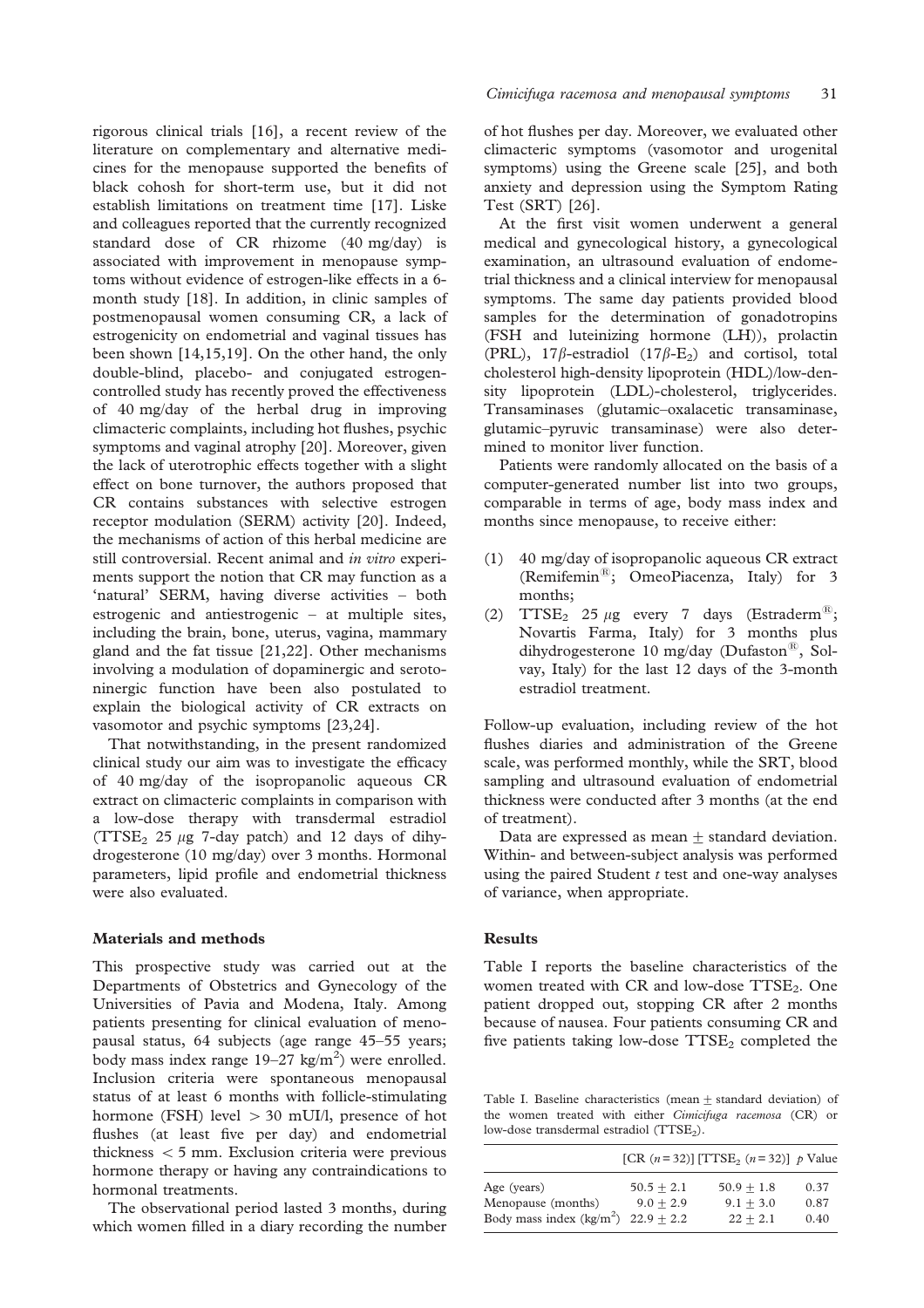study but refused to provide a blood sample at follow-up.

#### Effects of treatments on climacteric symptoms

As shown in Figure 1, both CR and low-dose TTSE2 reduced significantly the number of hot flushes per day  $(p < 0.001)$  and the Greene score for vasomotor symptoms ( $p < 0.001$ ), starting at the first month of treatment. Such a positive effect was maintained throughout the 3 months of observation, without any significant difference between the two treatments.

Figure 2 shows that CR was significantly effective in reducing both anxiety ( $p < 0.001$ ) and depression  $(p < 0.001)$  measured by SRT following 3 months of treatment, compared with baseline. Such an effect was identical to that obtained in postmenopausal women treated with low-dose  $TTSE<sub>2</sub>$  for both anxiety ( $p < 0.001$ ) and depression ( $p < 0.001$ ).

On the other hand, we did not find any significant effect of CR on urogenital symptoms, which remained unchanged from baseline  $(1.1 \pm 0.2)$  to the third month  $(1.1 + 0.2)$ , while a trend toward significance ( $p < 0.056$ ) was evident in postmenopausal women taking low-dose  $TTSE<sub>2</sub>$  (score from  $1.2 \pm 0.2$  to  $1.0 \pm 0.2$ ).

## Effects of treatments on hormones, lipid profile and endometrial thickness

Table II reports data regarding hormones and lipid profile obtained in the two treatment groups. While total cholesterol was unchanged by CR treatment, 3 months of low-dose  $TTSE<sub>2</sub>$  were effective in lowering total cholesterol levels significantly ( $p < 0.03$ ) below baseline. On the other hand, a slight but significant increase of HIDL-cholesterol ( $p < 0.04$ ) was found in women treated with CR, while no difference was evident in women taking low-dose



Figure 1. Mean  $(+)$  standard deviation) number of hot flushes per day recorded in a diary throughout the 3 months of treatment and mean Greene score for vasomotor symptoms recorded monthly in postmenopausal women treated with either Cimicifuga racemosa (CR) or lowdose transdermal estradiol ( $TTSE<sub>2</sub>$ ). Significance (\*) is reported in the text.



Figure 2. Mean ( $\pm$  standard deviation) Symptom Rating Test score for anxiety and depression recorded before and after 3 months of treatment with either Cimicifuga racemosa (CR) or low-dose transdermal estradiol (TTSE<sub>2</sub>). Significance (\*) is reported in the text.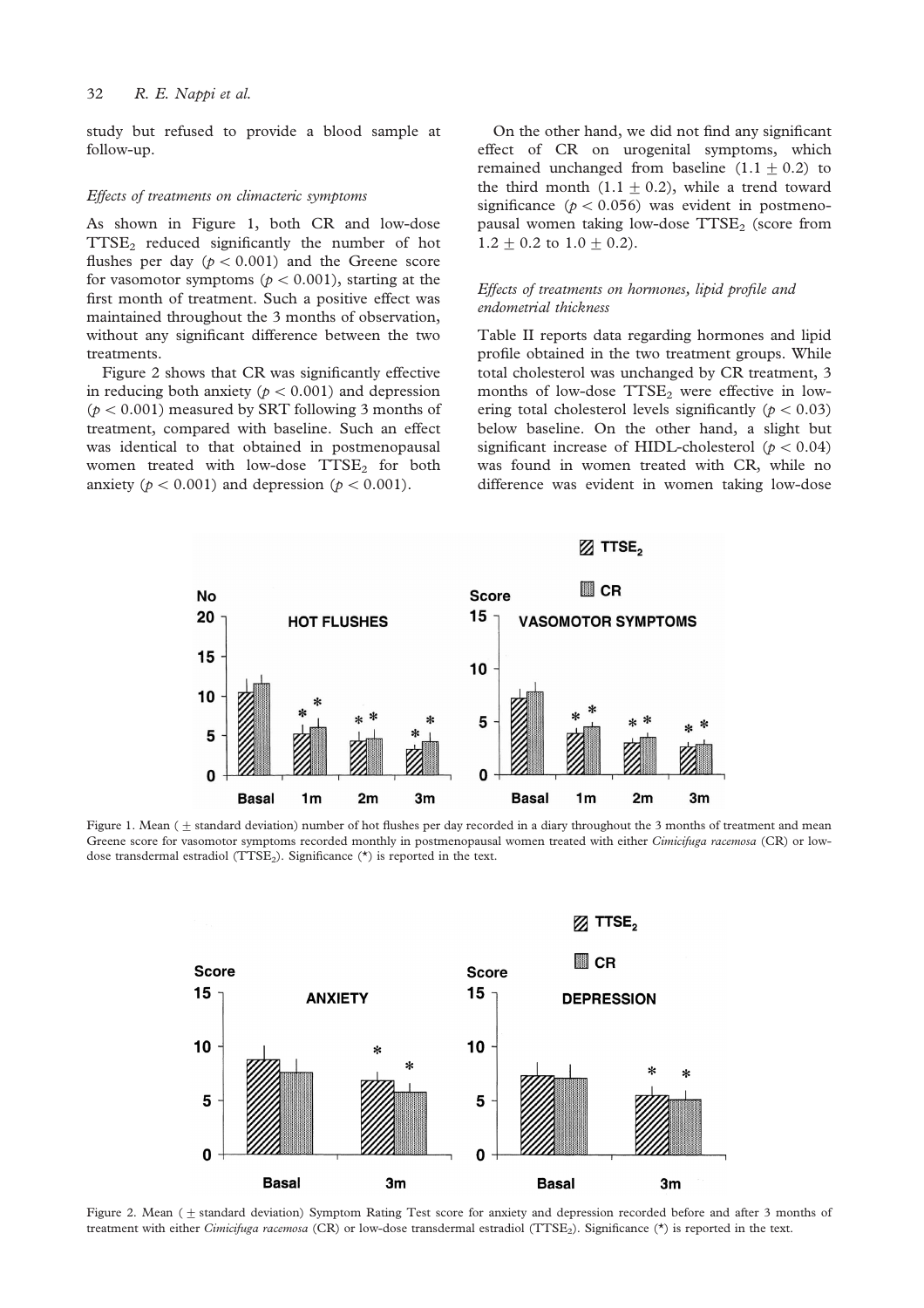Table II. Effects of Cimicifuga racemosa (CR) and low-dose transdermal estradiol (TTSE<sub>2</sub>) on lipid profile, liver function and hormones (mean  $+$  standard deviation) following 3 months of treatment.

|                                   | CR.            |                   |               | TTSE <sub>2</sub> |                   |                     |
|-----------------------------------|----------------|-------------------|---------------|-------------------|-------------------|---------------------|
|                                   | Basal $(n=32)$ | 3 months $(n=27)$ | $\n  p$ Value | Basal $(n=32)$    | 3 months $(n=27)$ | $\mathcal{D}$ Value |
| Total cholesterol (mg/dl)         | $222.8 + 33.1$ | $221.8 + 30.08$   | <b>NS</b>     | $247.4 + 26.5$    | $239.4 + 26.2$    | 0.03                |
| HDL-cholesterol (mg/dl)           | $51.6 + 1.8$   | $53.1 + 1.7$      | 0.04          | $70.2 + 16.5$     | $69.2 + 16.7$     | NS.                 |
| $LDL$ -cholesterol $(mg/dl)$      | $153.8 + 39.0$ | $146.1 + 34.4$    | 0.003         | $153.5 + 18.2$    | $146.0 + 15.7$    | 0.002               |
| Triglycerides (mg/dl)             | $115.5 + 50.5$ | $112.5 + 42.3$    | NS.           | $121.1 + 63.5$    | $123.5 + 61.4$    | NS.                 |
| GOT (U/l)                         | $14.6 + 3.4$   | $14.5 + 3.8$      | <b>NS</b>     | $19.0 + 2.4$      | $18.8 + 2.8$      | <b>NS</b>           |
| GPT (U/l)                         | $20.9 + 4.6$   | $20.8 + 5.1$      | <b>NS</b>     | $25.4 + 3.1$      | $24.4 + 4.2$      | <b>NS</b>           |
| FSH (IU/l)                        | $57.4 + 13.9$  | 59.6 $\pm$ 17.1   | NS.           | $52.6 + 20.1$     | $52.3 + 12.4$     | <b>NS</b>           |
| $LH$ (IU/l)                       | $28.8 + 8.9$   | $30.8 + 10.8$     | <b>NS</b>     | $28.7 + 12.8$     | $30.7 + 11.1$     | NS.                 |
| $17\beta$ -E <sub>2</sub> (pg/ml) | $19.0 + 5.6$   | $18.7 + 5.0$      | <b>NS</b>     | $18.7 + 6.6$      | $22.5 + 5.7$      | 0.001               |
| $PRL$ (ng/ml)                     | $10.9 + 3.5$   | $10.4 + 3.4$      | NS.           | $13.1 + 4.9$      | $14.6 + 6.5$      | 0.005               |
| Cortisol (nmol/l)                 | $134.2 + 32.4$ | $129.1 + 4.1$     | <b>NS</b>     | $122.0 + 4.9$     | $130.2 + 22.2$    | <b>NS</b>           |

HDL, high-density lipoprotein; LDL, low-density lipoprotein; GOT, glutamic–oxalacetic transaminase; GPT, glutamic–pyruvic transaminase; FSH, follicle-stimulating hormone; LH, luteinizing hormone;  $17\beta$ -E<sub>2</sub>,  $17\beta$ -estradiol; PRL, prolactin; NS, not significant.

TTSE2 after 3 months. Concerning LDL-cholesterol levels, they were significantly lowered by 3 months of both CR  $(p < 0.003)$  and low-dose TTSE<sub>2</sub>  $(p < 0.002)$ , while levels of triglycerides were not affected by either treatment.

Liver function was normal at baseline and unchanged after 3 months (Table II).

Gonadotropin profile was not affected significantly by both treatments, while PRL ( $p < 0.005$ ) and 17- $\beta$ E<sub>2</sub> ( $p < 0.001$ ) were increased slightly only by lowdose TTSE<sub>2</sub> following 3 months. Plasma cortisol levels were unchanged under both treatments.

Finally, endometrial thickness was not affected by either CR or low-dose TTSE<sub>2</sub>, remaining unchanged from baseline to the third month in both CR-treated women (from  $3.8 \pm 0.2$  to  $3.6 \pm 0.2$ ) and the lowdose TTSE<sub>2</sub> group  $(3.7 \pm 0.1 \text{ to } 3.7 \pm 0.1)$ . No evidence of vaginal bleeding was recorded throughout the study under both treatments, while two cases of spotting were reported by women taking low-dose TTSE<sub>2</sub>.

## Discussion

The present study revealed that both CR and lowdose  $TTSE<sub>2</sub>$  were equally effective in relieving hot flushes and emotional symptoms, mainly anxiety and depression, in postmenopausal women. On the other hand, slight differences were found in lipid profile according to treatment. Indeed, low-dose  $TTSE<sub>2</sub>$ significantly reduced total cholesterol and LDLcholesterol with no effect on HDL-cholesterol and triglycerides, while CR caused a slight but significant increase of HDL-cholesterol and a significant decrease of LDL-cholesterol, without affecting totalcholesterol and triglycerides. Both treatments did not display any effects on plasma gonadotropin levels, did not stimulate endometrial growth and did not cause any significant side-effects.

That being so, 40 mg/day CR may be a valid alternative to low-dose  $TTSE_2$  in the management of climacteric complaints in those women who cannot be treated with or just refuse conventional strategies.

The positive clinical effect of CR on both menopausal symptoms and markers of bone metabolism has recently been compared with that of conjugated estrogens in a 3-month, placebo-controlled study [20]. Hot flushes were significantly improved, as were psychic complaints, by the use of herbal extracts that were able to positively affect the metabolic marker of bone formation, alkaline phosphatase, much more than conjugated estrogens. However, in the above study, a standard dose (0.6 mg) of conjugated estrogens was used despite recent focus on the necessity of reconsidering the role of standard hormone therapy oriented toward the use of a low-dose regimen [1]. To our mind, low-dose  $TTSE<sub>2</sub>$  seemed more appropriate for a comparison, given its high efficiency and tolerability [27]. Indeed, women who are good candidates for a 'natural' treatment are less prone to accept a standard-dose conventional hormone therapy, with possible consequences on their attitude to report symptoms on a self-administered scale for menopausal complaints  $[10-12]$ .

Our study is limited by the absence of a placebo group and, even though the effectiveness of CR over placebo has recently been proved by Wuttke and associates [20], the need to produce well-controlled confirmatory results with black cohosh was reported by several authors and is still necessary [13–18]. However, the present results add some pieces of information to the challenge of herbal remedies in menopausal practice, from both the clinical and the safety point of view. Although the positive action of CR on vasomotor and psychological symptoms is confirmed [14,15,18,20], at variance with the literature [20], we did not find any significant effect on urogenital symptoms. Moreover, we cannot even support the controversial notion that CR reduces hot flushes by acting on LH pulsatility in postmenopausal women [18,28]. On the other hand, the positive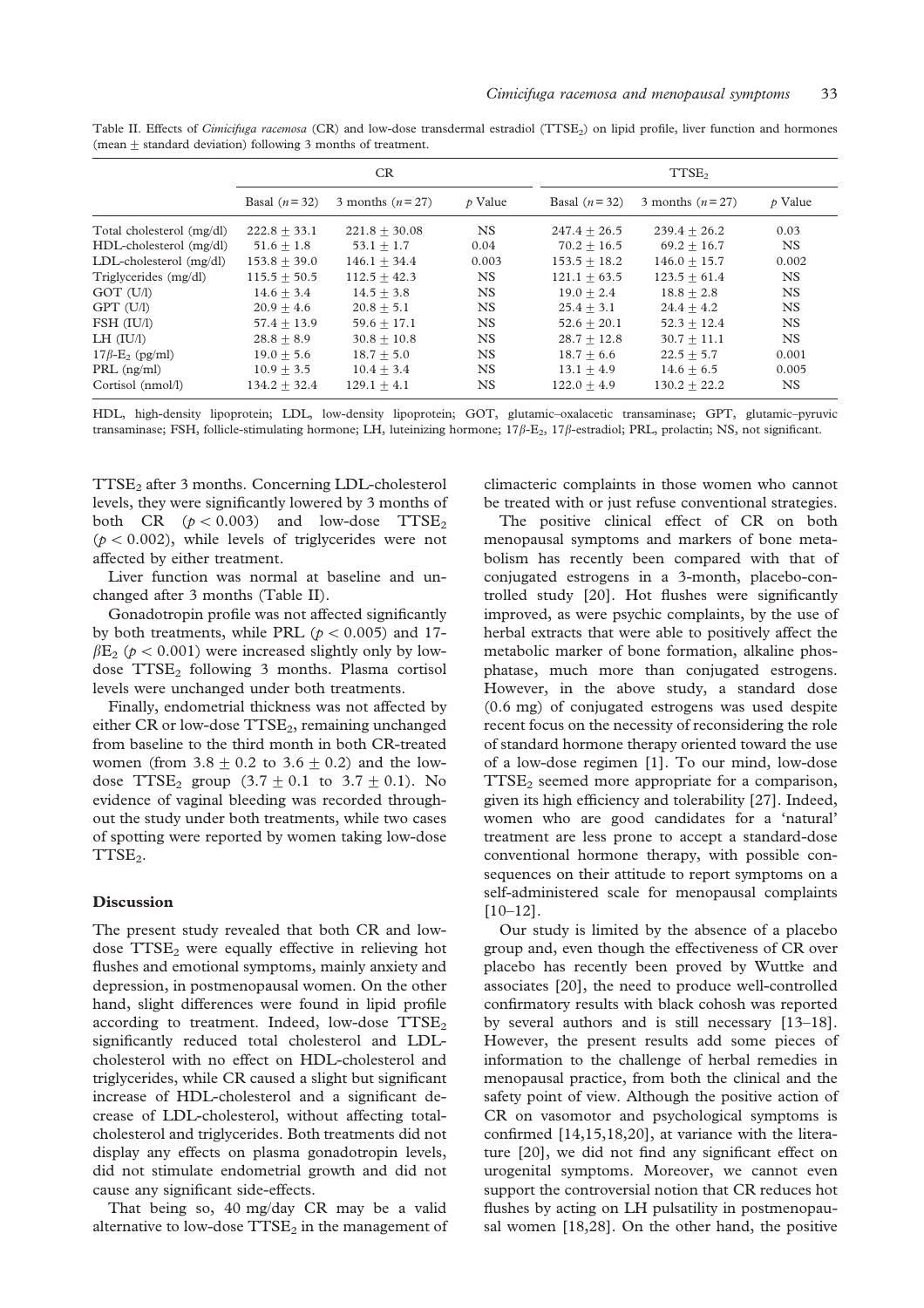action of CR on emotional symptoms seems to corroborate the idea that CR may act as a neuromodulatory substance within hypothalamic–limbic structures [23,24]. Indeed, standard CR treatment restores the sensitivity of opiate receptors which have been lost at menopausal transition (A. D. Genazzani et al., personal communication).

The confirmatory finding of a lack of effect at endometrial level is in keeping with the evidence that CR has selective activities not only in rat tissues but also in postmenopausal women [22,29–32] . Indeed, in experimental systems, CR antagonized estradiol proliferative activities in human mammary cancerderived cell line MCF-7 [33], while it showed an osteoprotective effect measured by computer-assisted tomography in ovariectomized rats [22] that was supported by an increase in osteoblast and a slight decrease in osteoclast activity in women [20]. Thus, the estrogenic potency of herbal remedies and other phytoestrogens is significant, especially for estrogen receptor  $\beta$ , and they may trigger several biological responses that are evoked by the physiological estrogens [34]. That being so, it is worth reporting that some data are available on the use of CR for a period of 12 months in reducing the number and severity of hot flushes induced by tamoxifen in young, premenopausal, breast cancer survivors [35], while in a recent randomized, placebo-controlled trial lasting only 2 months the positive activity of CR on hot flushes was not confirmed in breast cancer survivors stratified on tamoxifen use [36].

The controversial picture of soy-derived phytoestrogens as protective agents in lipid metabolism [37] is now enriched by our evidence that a herbal remedy such as CR was capable of lowering LDL-cholesterol and slightly increasing HDL-cholesterol, without affecting total cholesterol and triglycerides. This effect was different from what we observed with low-dose TTSE<sub>2</sub>, which confirmed its ability of exerting a positive action on lipid profile, mainly by lowering total and LDL-cholesterol [38].

Finally, from the perspective of regulating the market by improving the monitoring of manufacturers that should be able to ensure that herbs contain pure ingredients [39], it seems important to underline that the herbal treatment used in this study did not affect liver function and hormonal profile, being well-tolerated by almost all postmenopausal women recruited.

In conclusion, CR (40 mg/day) may be considered a consistent and safe option to counteract specific symptoms in menopausal practice.

#### References

- 1. Grimes DA, Lobo RA. Perspectives on the Women's Health Initiative trial of hormone replacement therapy. Obstet Gynecol 2002;100:1344–1353.
- 2. Schneider HP, Gallagher JC. Moderation of the daily dose of HRT: benefits for patients. Maturitas 1999;33:S25–S29.
- 3. Ettinger B. Personal perspective on low-dosage estrogen therapy for postmenopausal women. Menopause 1999;6: 273–276.
- 4. Gambacciani M, Genazzani AR. Hormone replacement therapy: the benefits in tailoring the regimen and dose. Maturitas 2001;40:195–201.
- 5. Archer DF, Dorin M, Lewis V, Schneider DL, Pickar JH. Effects of lower doses of conjugated equine estrogens and medroxyprogesterone acetate on endometrial bleeding. Fertil Steril 2001;75:1080–1087.
- 6. Brynhildsen J, Hammar M. Low dose transdermal estradiol/ norethisterone acetate treatment over 2 years does not cause endometrial proliferation in postmenopausal women. Menopause 2002;9:137–144.
- 7. Evans SF, Davie MW. Low and conventional dose transdermal oestradiol are equally effective at preventing bone loss in spine and femur at all post-menopausal ages. Clin Endocrinol (Oxf) 1996;44:79–84.
- 8. Gambacciani M, Ciaponi M, Cappagli B, Genazzani AR. Effects of low-dose continuous combined conjugated estrogens and medroxyprogesterone acetate on menopausal symptoms, body weight, bone density, and metabolism in postmenopausal women. Am J Obstet Gynecol 2001;185: 1180–1185.
- 9. Kronenberg F, Fugh-Berman A. Complementary and alternative medicine for menopausal symptoms: a review of randomized, controlled trials. Ann Intern Med 2002;137: 805–813.
- 10. Gingrich PM, Fogel CI. Herbal therapy use by perimenopausal women. J Obstet Gynecol Neonatal Nurs 2003;32: 181–189.
- 11. Newton KM, Buist DS, Keenan NL, Anderson LA, LaCroix AZ. Use of alternative therapies for menopause symptoms: results of a population-based survey. Obstet Gynecol 2002;100:18–25.
- 12. Gass ML, Taylor MB. Alternatives for women through menopause. Am J Obstet Gynecol 2001;185:S47–S56.
- 13. McKenna DJ, Jones K, Humphrey S, Hughes K. Black cohosh: efficacy, safety, and use in clinical and preclinical applications. Altern Ther Health Med 2001;7:93–100.
- 14. Lieberman S. A review of the effectiveness of Cimicifuga racemosa (black cohosh) for the symptoms of menopause. J Womens Health 1998;7:525–529.
- 15. Liske E. Therapeutic efficacy and safety of Cimicifuga racemosa for gynaecologic disorders. Adv Ther 1998;15:45–53.
- 16. Borrelli F, Ernst E. Cimicifuga racemosa: a systematic review of its clinical efficacy. Eur J Clin Phannacol 2002;58:235–241.
- 17. Huntley A, Ernst E. A systematic review of the safety of black cohosh. Menopause 2003;10:58–64.
- 18. Liske E, Hanggi W, Henneicke-von Zepelin HH, Boblitz N, Wustenberg P, Rahlfs VW. Physiological investigation of a unique extract of black cohosh (Cimicifugae racemosae rhizoma): a 6-month clinical study demonstrates no systemic estrogenic effect. J Womens Health Gend Based Med 2002;  $11:163 - 174$
- 19. Israel D, Youngkin EQ. Herbal therapies for perimenopausal and menopausal complaints. Pharmacotherapy 1997;17:970– 984.
- 20. Wuttke W, Seidlova-Wuttke D, Gorkow C. The Cimicifuga preparation BNO 1055 vs. conjugated estrogens in a doubleblind placebo-controlled study: effects on menopause symptoms and bone markers. Maturitas 2003;44:867–877.
- 21. Wuttke W, Jarry H, Becker T, Schultens A, Christoffel V, Gorkow C, Seidlova-Wuttke D. Phytoestrogens: endocrine disrupters or replacement for hormone replacement therapy? Maturitas 2003;44:S9–S20.
- 22. Seidlova-Wuttke D, Jarry H, Becker T, Christoffel V, Wuttke W. Pharmacology of Cimicifuga racemosa extract BNO 1055 in rats: bone, fat and uterus. Maturitas 2003;44:S39–S50.